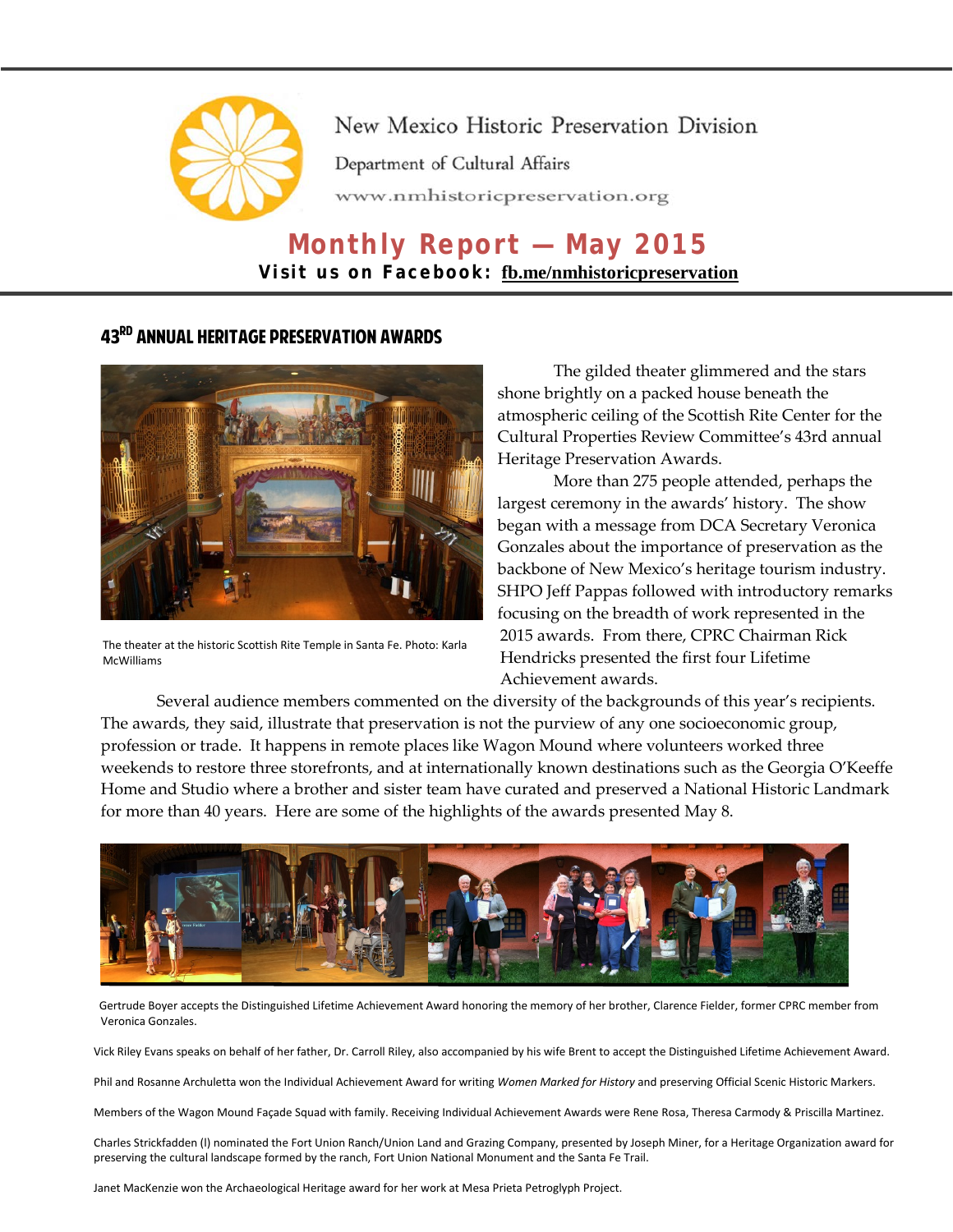

Jose La Cruz-Crawford and Charles Hawk accept the Heritage Publication Award for *Molino de los Duranes,* a conditions assessment of the grist mill in Taos County.

Edmund Saucedo accepts the Citizen Advocacy "Rita Hill" Award for raising awareness of Lordsburg's historic architecture.

Gloria Kahn, third from left, with members of the La Sociedad Folklorica de Nuevo Mexico, which won a Heritage Organization Award in its 80<sup>th</sup> anniversary year.

Jake Barrow won one of five Lifetime Achievement Awards and is shown with fellow recipients Rory Gauthier, Agapita Lopez, Belarmino Lopez and Mike Marshall.

Patricia Crown received an Individual Achievement Award. She discovered cacao residue from Mesoamerica in cylinder jars at Chaco Canyon, establishing trade between the two cultures happened more than 800 years ago.

Paul Namkung and Chris Spanovich saw beauty in Tierra Amarilla's 1884 ramshackle adobe mercantile and restored it as a labor of love. They won an Architectural Heritage Award for their work and have transformed the once dilapidated building into the heart of their community.



Dr. Rick Hendricks, CPRC chairman, at the podium and members l-r Christopher Purvis, Douglas Boggess, Ron Toya, Reginald Richey and Dr. Matthew Bandy.

Architectural Achievement recipients included, l-r, Laura Chancellor and Martin Kuziel, of Conron & Woods Architects; Paul Namkung and Chris Spanovich; Shelly Fort for her daughter Whitney, of Lovington's Obtainium Gallery; Stan Peña and Dr. Joseph Sheppard, Western New Mexico University, for restoring Light Hall.

Hollie Barnett and Cameron Barnett, of the Harmon Barnett Morris, P.C., won the Urban Design Within an Historic District award for the adaptive re-use of a 1940's warehouse in the Clovis Railroad Historic District into the firm's office.

Belarmino Lopez and Agapita Lopez. Their award was recognized in U.S. and Canadian media.

Gertrude Boyer, her daughter Marcia, SHPO Jeff Pappas, former CPRC member Beth O'Leary and retired NMSU anthropology professor and Hobart Boyer.

*(awards photographs by Karla McWilliams and Harvey Kaplan)*

#### Heritage Preservation Month

Heritage Preservation Month also saw distribution of more than 1,200 copies of the 28<sup>th</sup> annual poster. It illustrates the theme, "preserving cultural landscapes that inspired art created in New Mexico." The image was shot by HPD's Robert Fletcher at Ghost Ranch and depicts Chimney Rocks, which was painted by Georgia O'Keeffe. The poster was designed by Tom Drake, who coordinated this year's ceremony and related events with an enthusiastic staff that included Nicole Ramirez-Thomas on PowerPoint; the reception committee of Pilar Cannizzaro, Michelle Ensey and Lynnis Jacks; and contributions from virtually every staff member who completed nominations, greeted guests, made nametags, put us on Facebook to the tune of more than 50-new likes, shot photographs assisted

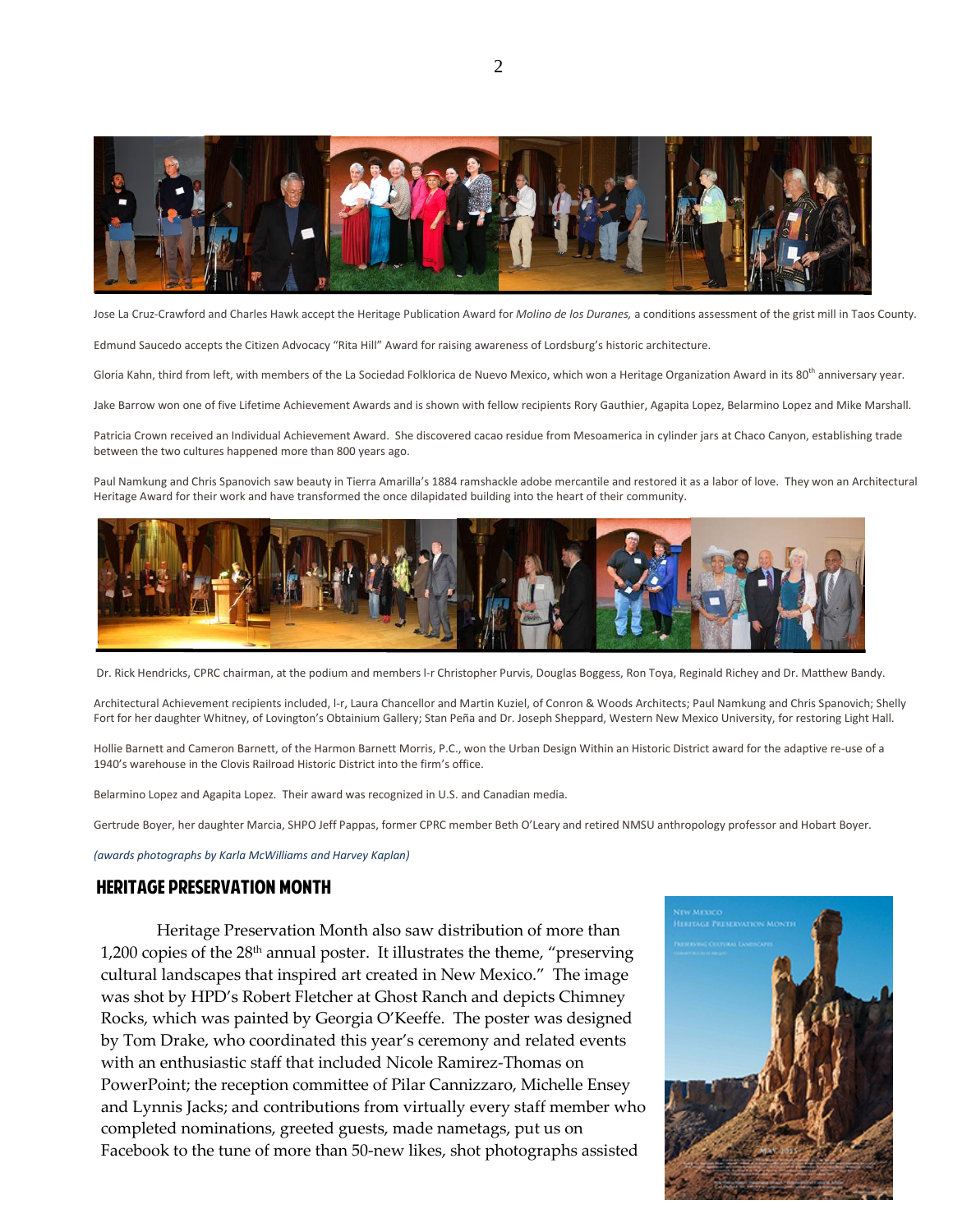with mailings and took on tasks at the ceremony that made this one of the CPRC's most successful awards shows.

#### New in the national Register



Church and parsonage . Photo: Steven Moffson

Immanuel Lutheran Church in Springer, was built in 1938 by a mostly German congregation in a style popular throughout the Midwest. It is among the first churches built in the Gothic-Revival style in New Mexico, and was listed in the National Register on February 23.

Mesilla Park Elementary School also was listed in February. The school is notable for its brick construction and its numerous additions built between 1916-1963 as the agricultural valley saw rapid growth because of its pecan orchards and other crops, and the growth of New Mexico State University Mesilla Park Elementary began as a

one-room adobe school house in 1901.

Increases to the boundaries of the Raton Historic District were listed in the National Register on April 30. The district was originally created in 1977 and over time a few historic buildings were lost, but many more became eligible for inclusion because of they reached-the 50-year threshold. Twenty-one additional buildings from the 1920s to the 1960s that were added to the district. The small city is notable for fine examples of the following architectural styles: Queen Anne, Romanesque Revival, Italianate, Decorative Brick Commercial, Art Deco, Mission and Spanish Colonial architecture.

Steven Moffson is HPD's State and National register coordinator.

#### SHPO AppointED to National Boards

SHPO Jeff Pappas recently was appointed to two important preservation boards. In February he was appointed to a three-year term on the Board of Directors of the National Conference of State Historic Preservation Officers. His first official meeting will be in July in Salt Lake City.

Beginning in September, Jeff begins a three-year term on the National Council on Public History Board. The body is made up of academics representing the National Park Service, corporate archives and museums and other professional working in the public sector. Jeff will be the sole State Historic Preservation Officer on the board. The field of public history applies history to real–world issues. His first meeting is in Louisville, Kentucky. He'll focus on producing publications for the organization.

#### Preserve America Youth Summit is June 2

HPD, NPS and Conservation Legacy are among the sponsors of a youth summit that will be held at Aztec National Monument, June 2-5. HPD provided a grant to help Preserve America fund the summit, which will see youth learn about the cultural heritage of Pueblo people, to explore nationally significant properties, study new approaches to preservation and archaeology and provides an opportunity to interact with other students, national and state leaders. Working on the summit are Deputy SHPO Jan Biella and archaeologists Michelle Ensey, Andy Zink, Andy Wakefield, SHPO Jeff Pappas and DCA legal counsel Erin McSherry. The summit fosters stewardship of historic sites by students and encourages community preservation.



Courtesy Preserve America.

#### Tribal Summit

Tribal members and preservation experts will meet mid-June for a tribal summit HPD is funding through a \$59,000 grant the division received from NPS. The grant also will help fund development of a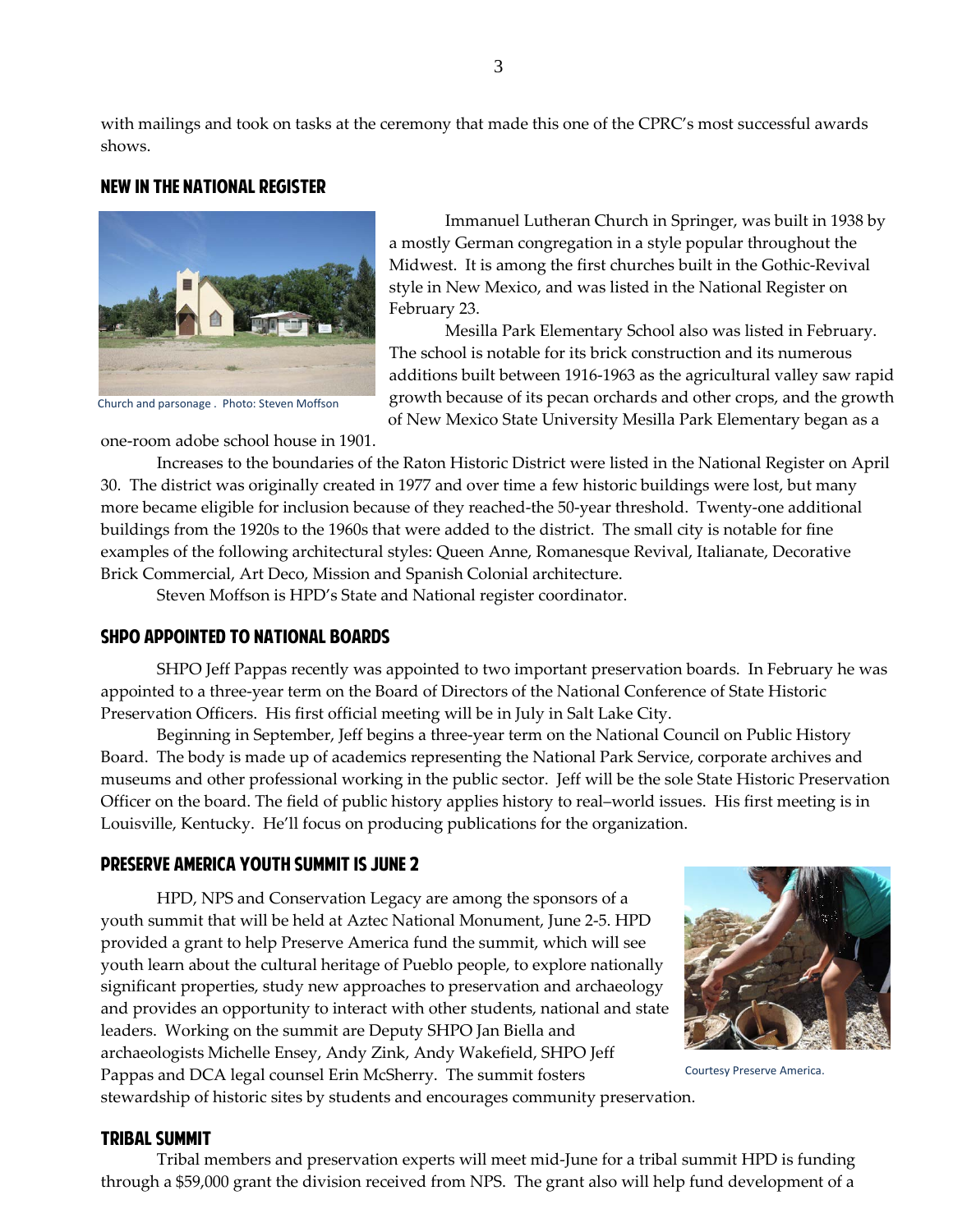smart phone and tablet app to facilitate documentation of historic buildings, structures and sites. The Advisory Council on Historic Preservation based in Washington, DC, is one of several participants in the

summit. Deputy SHPO Jan Biella and archaeologist Andy Wakefield are HPD leads on the project.

#### State Register News



St. John's campus showing architecture and landscaping. Photo: Steven Moffson

St. John's College became the first college campus in New Mexico to be named in its entirety as an historic district. The Cultural Properties Review Committee approved a nomination written by HPD Register coordinator Steven Moffson and St. Johns' library director Jennifer Sprague at its April 10 meeting. The district is notable for its Territorial-Revival buildings erected from 1964-1973, association with famous persons including John Gaw Meem, who donated 260 acres of land for the campus and influenced its design, landscaping by Garret Eckbo and art and furnishings by Alexander Girard.

The Grants-Milan Flight Station also was listed in the State Register of Cultural Properties. It played a significant

role in aviation from 1953-1973, greatly improving air-traffic safety. The listing follows a conditions assessment of the facility that won Heritage Preservation Award for the Cibola County Historical Society and Jonathan Craig, of Kells + Craig Architects.

Additional listings were the Gutierrez-Hubbell House in Bernalillo County, an historic home, trading post and post office that now is a cultural center in Pajarito on the Camino Real; Santa Fe's 1928 Delgado Street Bridge, notable for its concrete deck-girder design and for being the oldest vehicular bridge in the city; and K'uuyemugeh, one of the earliest Pueblo settlements in the northern part of the pre-Columbian Southwest notable for its great kiva that served a large surrounding community.



K'uuyemugeh is ancestral to today's Tewa-speaking Pojoaque residents.

#### Historic markers



 In the early years of the Cold War, Walker Air Force Base in Roswell was the U.S. Air Force's largest Strategic Air Command. Established as Roswell Army Air Field in 1941, it was renamed after fallen New Mexico WWII hero Brig. Gen Kenneth Walker in 1948. The Enola Gay was housed there after the war, and the air field was involved in the so-called Roswell Incident of 1947. Marker coordinator Tom Drake worked with Juliana Halvorson, of the Walker Aviation Museum, to develop the history, ultimately leaving out any reference to UFO's. A dedication of the marker is planned in September when the Walker family gathers for a reunion at the base. The CPRC approved the marker in February.